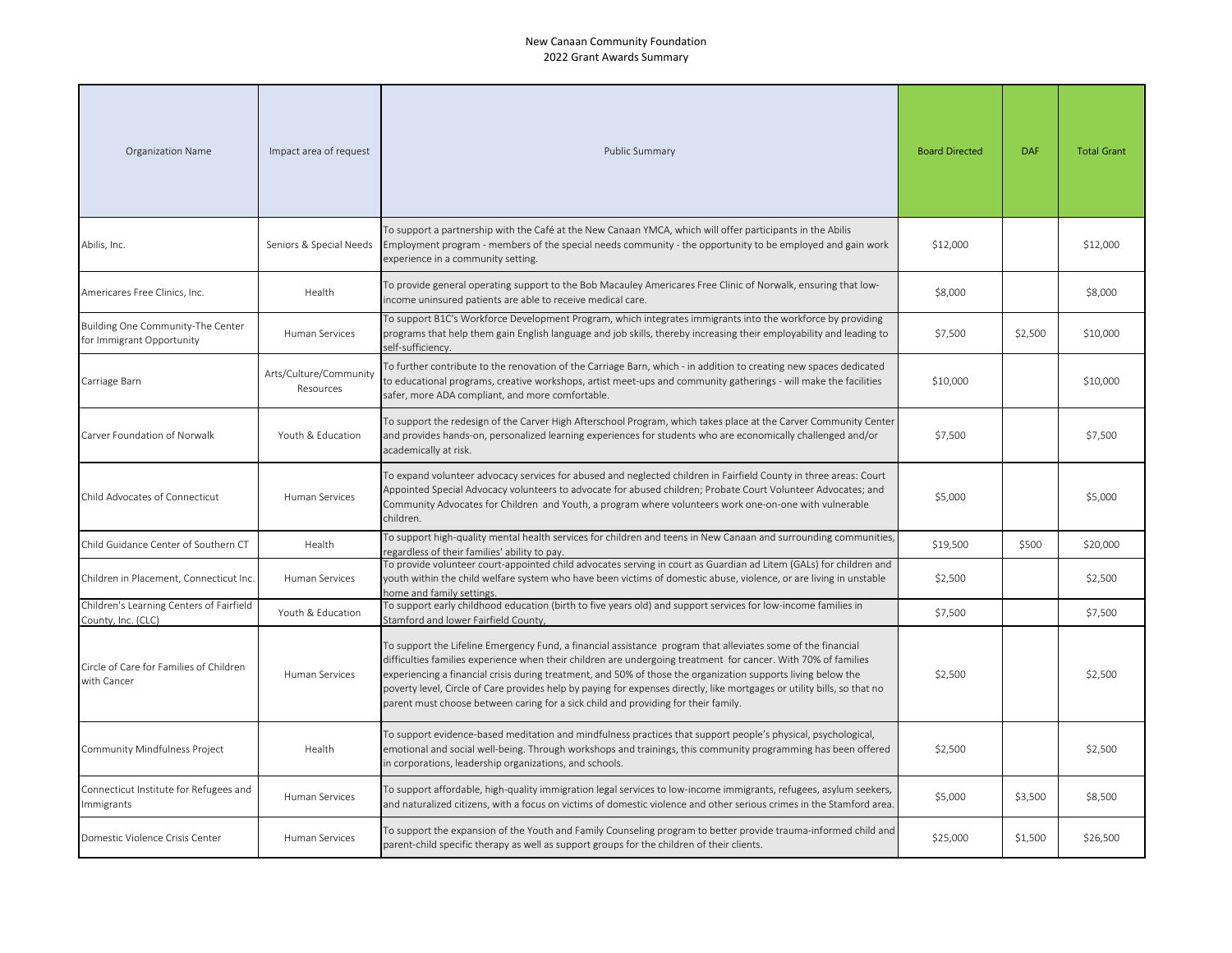| Domus Kids, Inc.                                                                      | Youth & Education                   | To support the Work & Learn employment readiness training program, which exposes young people to paid, hands-<br>on work in a supportive environment. The program targets disengaged and disconnected youth between the ages<br>of 12-25 in Stamford and surrounding towns.                                                                                                                                                                                                                                                          | \$8,000  |         | \$8,000  |
|---------------------------------------------------------------------------------------|-------------------------------------|--------------------------------------------------------------------------------------------------------------------------------------------------------------------------------------------------------------------------------------------------------------------------------------------------------------------------------------------------------------------------------------------------------------------------------------------------------------------------------------------------------------------------------------|----------|---------|----------|
| ElderHouse, Inc.                                                                      | Seniors & Special Needs             | To support the Financial Assistance Program (FAP), which increases access to ElderHouse's affordable, high quality<br>adult day services for low-income seniors. These essential services improve health outcomes for participants while<br>family caregivers have an opportunity to continue employment or accomplish other necessities to maintain a stable<br>home environment for their elderly family member.                                                                                                                   | \$7,500  | \$7,500 | \$15,000 |
| The Exchange Club Center for the<br>Prevention of Child Abuse of Southern<br>CT, Inc. | Human Services                      | To support to the Exchange Club's home visitation model, which has become the organization's most significant<br>and successful method of fighting against child abuse by working directly with at-risk parents to break the cycle of<br>violence. This program focuses on helping individuals to broaden and build upon their strengths, replacing old<br>violent habits with new strength-based strategies.                                                                                                                        | \$10,000 |         | \$10,000 |
| Family & Children's Agency                                                            | Seniors & Special Needs             | To support FCA's Home Care programs that provide services to seniors that allow them to remain safe and<br>independent as they "age in place." Programs include Personal Alert Services, Home Health Aides, Assisted<br>Transportation, household management assistance, chore services, and more.                                                                                                                                                                                                                                   | \$7,000  | \$8,000 | \$15,000 |
| Family Centers Inc.                                                                   | Health                              | To support for the Den for Grieving Kids, which provides bereavement programs that enable children ages 3-18 and<br>their families who are struggling with the loss of a parent, spouse, sibling or friend to: process feelings of grief, learn<br>coping strategies, gain support from others in the community, and begin their journey toward healing.                                                                                                                                                                             | \$12,000 | \$4,000 | \$16,000 |
| Filling in the Blanks                                                                 | Human Services                      | To support the organization's core Weekend Meal Program, which addresses local childhood food insecurity by<br>providing breakfast, lunch, and healthy snacks through the weekend during the school year and over the Summer<br>for students facing food insecurity.                                                                                                                                                                                                                                                                 | \$5,000  | \$3,500 | \$8,500  |
| Food Rescue US                                                                        | Human Services                      | To expand the organization's volunteer-driven, community-based food rescue platform in Fairfield County. The<br>platform reroutes surplus food which would otherwise be thrown away to organizations serving food insecure<br>people.                                                                                                                                                                                                                                                                                                | \$5,000  | \$1,500 | \$6,500  |
| Future 5                                                                              | Youth & Education                   | To support the organization's mission serving motivated, low-income high school students in Stamford, so that they<br>graduate with an actionable plan and the necessary resources to move on to a two- or four-year college, trade<br>school, professional job, or the military.                                                                                                                                                                                                                                                    | \$5,000  |         | \$5,000  |
| Getabout Inc.                                                                         | Seniors & Special Needs             | To support the organization's mission of providing transportation services to seniors and anyone with special needs<br>in the New Canaan community.                                                                                                                                                                                                                                                                                                                                                                                  | \$20,000 |         | \$20,000 |
| The Glass House                                                                       | Arts/Culture/Community<br>Resources | To support Glass House Presents, an ongoing series of free public talks about architecture, design, and Modernism<br>in New<br>Canaan and beyond. Glass House Presents brings together lectures and conversations by notable architects, artists,<br>curators, scholars, and others who explore issues related to the built environment and contemporary culture. In the<br>coming year, Glass House will present 7 programs at the New Canaan Library.                                                                              | \$4,000  |         | \$4,000  |
| Gospel Garden                                                                         | Health                              | To extend the retaining wall and tier the hillside to protect Gospel Garden, the volunteer-run vegetable garden<br>located in the rear of St. Mark's Church. The garden grows and delivers fresh fruits and vegetable to the New<br>Canaan Food Pantry and Person-to-Person.                                                                                                                                                                                                                                                         | \$1,500  |         | \$1,500  |
| Harbor Watch                                                                          | Arts/Culture/Community<br>Resources | To expand Harbor Watch's water quality monitoring program in the Five Mile, Noroton and Rippowam Rivers in<br>New Canaan and also for support of experiential learning programs for high school and college students, including<br>New Canaan students. Water quality monitoring will provide municipal officials with the data necessary to locate<br>and fix pollution sources. Due to budget limitations, most municipalities do not have the funding, laboratory space,<br>or qualified personnel to collect this critical data. | \$8,000  | \$4,000 | \$12,000 |
| Horizons at New Canaan Country<br>School                                              | Youth & Education                   | To support the organization's mission of transforming the lives of underserved children and youth from Stamford<br>and Norwalk through year-round academic and enrichment programs to inspire learning, encourage success, and<br>close the opportunity gap.                                                                                                                                                                                                                                                                         | \$5,000  |         | \$5,000  |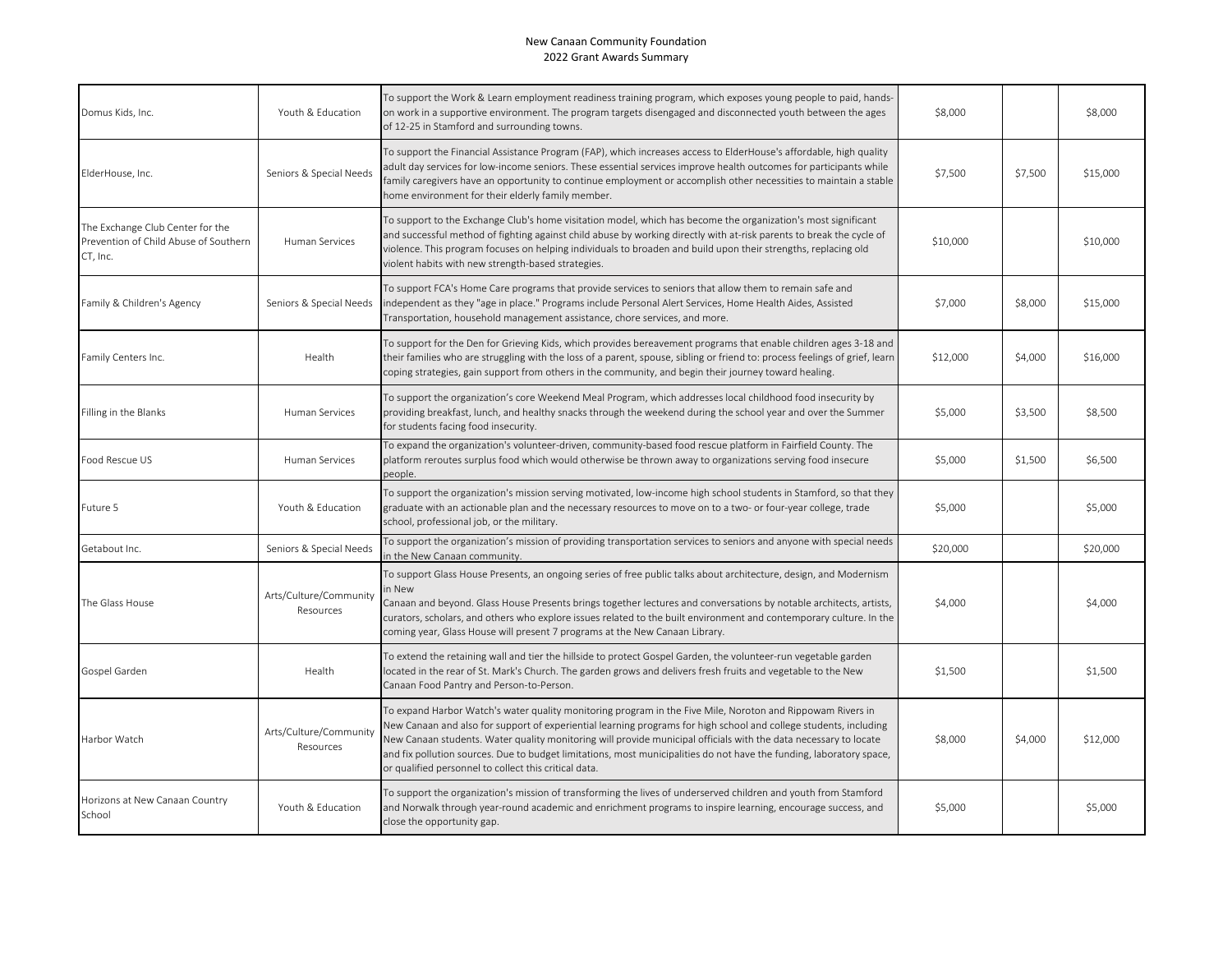| Howard Bossa & Peter Langenus Post<br>No. 653 of the Veterans of Foreign<br>Wars | Arts/Culture/Community<br>Resources | To enable VFW to continue their town-wide activities that are so much a part of New Canaan, including:<br>maintaining Bronze plaques at Town Hall, placing flags on veteran's graves on Memorial Day and wreaths on<br>Christmas in collaboration with other local organizations, coordinating the Memorial Day Parade, collaborating with<br>Scout Troops and Eagle Scout Projects, and more.                                                                                                                 | \$1,000  |         | \$1,000  |
|----------------------------------------------------------------------------------|-------------------------------------|----------------------------------------------------------------------------------------------------------------------------------------------------------------------------------------------------------------------------------------------------------------------------------------------------------------------------------------------------------------------------------------------------------------------------------------------------------------------------------------------------------------|----------|---------|----------|
| Human Services Council                                                           | Human Services                      | To support Children's Connection, a Nationally Accredited Child Advocacy Center, which provides wrap-around case<br>coordination, support, education and treatment services to children who have been sexually and/or physically<br>abused and their family members. Services are available completely free of charge to individuals who live, work or<br>were victimized in the communities of New Canaan, Norwalk, Wilton, Weston and Westport.                                                              | \$7,500  |         | \$7,500  |
| Inspirica, Inc.                                                                  | Human Services                      | To provide general operating support to both Residential Programs (which include emergency, transitional and<br>affordable housing) and Non-Residential/Support Services Programs (which includes children's services, job<br>training, counseling and other support services). Inspirica's mission is to shelter the homeless and to fundamentally<br>break the cycle of homelessness by addressing not just the physical component, but also its underlying root causes.                                     | \$10,000 |         | \$10,000 |
| INTEMPO Organization Inc.                                                        | Youth & Education                   | To provide high-quality intercultural music education to low-income children - predominantly from immigrant or<br>first-generation backgrounds and from communities underrepresented in the arts; to help them build critical<br>emotional, cognitive, and behavioral skills; and to empower them to leverage these skills to achieve lifelong success.                                                                                                                                                        | \$2,500  |         | \$2,500  |
| Kids In Crisis                                                                   | Human Services                      | To support Safe Haven for Kids, which operates 24/7/365 to serve New Canaan and CT children (newborn - 18) who<br>are unsafe at home, primarily as the result of severe family conflict, mental health issues, physical/emotional abuse<br>or neglect, domestic abuse, parental substance abuse, family emergencies and family homelessness. Safe Haven for<br>Kids comprises three 24-hour services at no cost: the Crisis Helpline, Crisis Prevention and Intervention, and an<br>Emergency Shelter Program. | \$17,000 | \$1,500 | \$18,500 |
| Laurel House, Inc.                                                               | Health                              | To support the salary of an additional Supported Education (SEd) counselor, who will work closely with students<br>suffering from mental illness and substance use disorders to: choose a post-secondary program in which to enroll;<br>complete financial aid applications; and provide ongoing assistance to sustain psychiatric stability and skills<br>improvement.                                                                                                                                        | \$13,500 | \$1,500 | \$15,000 |
| Liberation Programs, Inc.                                                        | Health                              | To support general operating, including inpatient treatment programs, outpatient services, and resources for youth,<br>adults, and families impacted by substance use and mental health conditions.                                                                                                                                                                                                                                                                                                            | \$10,000 |         | \$10,000 |
| LiveGirl                                                                         | Youth & Education                   | To support general operating for the girl's leadership organization that builds confident, inclusive leaders using<br>evidence-based programs. Programming includes: Confidence Club, a small group of middle school girls that meet                                                                                                                                                                                                                                                                           | \$8,000  |         | \$8,000  |
| Malta House, Inc.                                                                | Human Services                      | To support the operational expenses of Malta House's nurturing home environment and support services so they<br>can break the cycle of poverty for pregnant and parenting mothers and their children. Services include: food and<br>shelter; education; job skills training; parenting skills training; health, nutrition, cooking, budgeting, and finance<br>classes; baby supplies; mentoring; childcare; and spiritual guidance.                                                                            | \$10,000 | \$1,500 | \$11,500 |
| The Maritime Aquarium at Norwalk                                                 | Arts/Culture/Community<br>Resources | To provide general operating support to help the Aquarium carry out its mission: to inspire people to appreciate<br>and protect Long Island Sound and the ocean beyond through exemplary living exhibits, marine science and<br>environmental education initiatives.                                                                                                                                                                                                                                           | \$2,500  |         | \$2,500  |
| Meals on Wheels, New Canaan                                                      | Seniors & Special Needs             | To support meal delivery for residents of New Canaan whose physical, emotional, mental, medical or social<br>condition makes it difficult to provide these meals for themselves, regardless of their ability to pay.                                                                                                                                                                                                                                                                                           | \$3,900  |         | \$3,900  |
| Mercy Learning Center of Bridgeport,<br>Inc.                                     | Youth & Education                   | To support the Early Childhood Education Program, which provides a safe, educational and compassionate space<br>for children so that mothers can focus on their own basic literacy and life skills training. Ensuring that children are<br>English-fluent and prepared for success in kindergarten and beyond is key to MLC's two-generation family literacy<br>approach.                                                                                                                                      | \$5,000  |         | \$5,000  |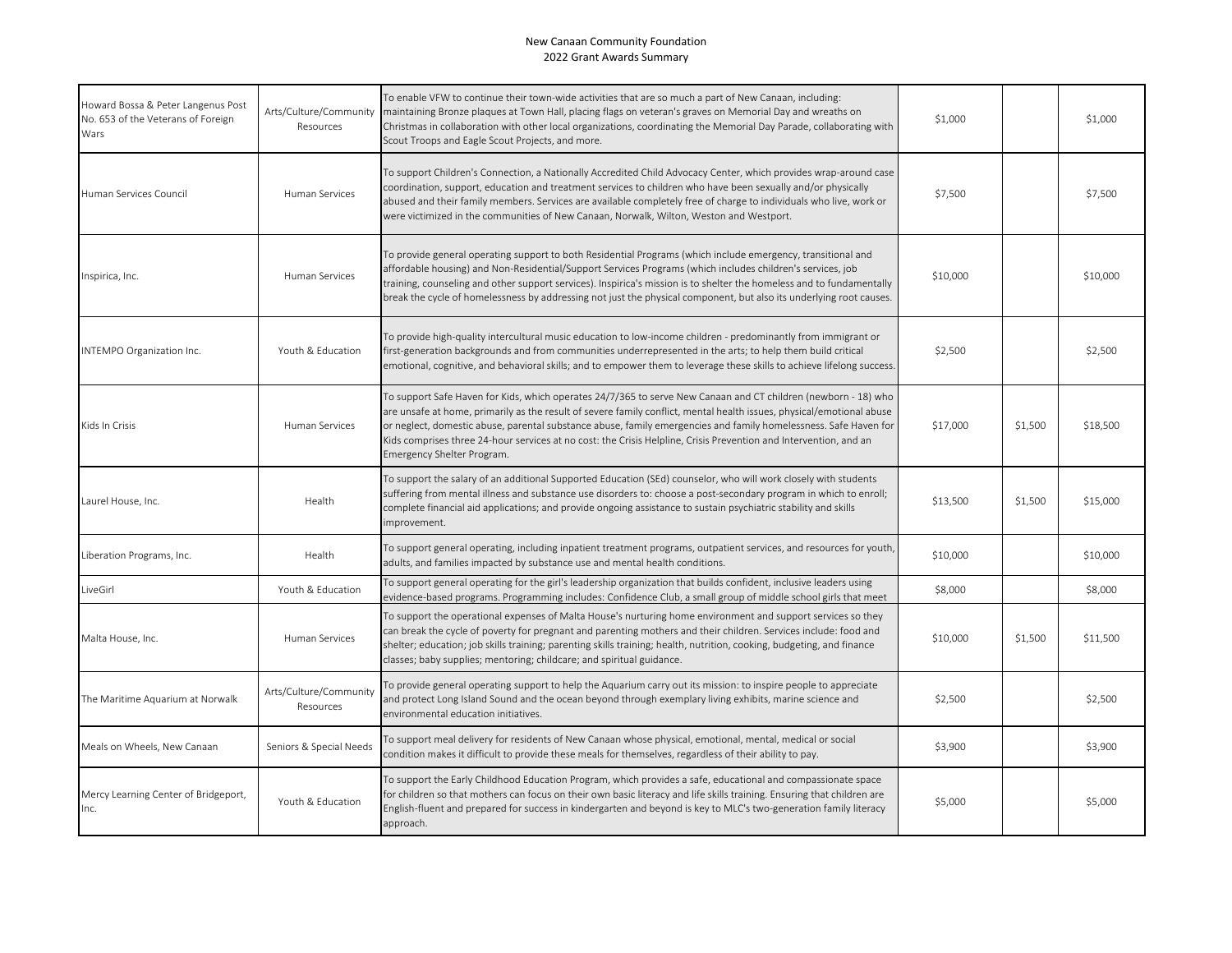| Mid-Fairfield Community Care Center       | Health                              | To provide general operating support to Mid-Fairfield, which serves as the safety net for low and middle-income<br>families in the greater Norwalk area who cannot afford or access private mental and behavioral health services for<br>their children and other family members.                                                                                                                                                                                   | \$12,500 |         | \$12,500 |
|-------------------------------------------|-------------------------------------|---------------------------------------------------------------------------------------------------------------------------------------------------------------------------------------------------------------------------------------------------------------------------------------------------------------------------------------------------------------------------------------------------------------------------------------------------------------------|----------|---------|----------|
| New Canaan CARES                          | Health                              | To support the operational expenses that enable CARES to maintain and grow the high quality, curated educational<br>programming that strengthen parenting skills, positive youth development, and healthy lifestyles.                                                                                                                                                                                                                                               | \$13,000 | \$4,500 | \$17,500 |
| New Canaan Chamber Music                  | Arts/Culture/Community<br>Resources | To provide general operating support to NCCM, which brings fine classical chamber music played by world class<br>performers to audiences from New Canaan and the surrounding area. NCCM provides a full season of<br>performances in New Canaan, produces outreach programs that foster interest and understanding of classical<br>music among young people, and enhances the town's attractiveness as a destination for visitors.                                  | \$1,400  | \$3,600 | \$5,000  |
| New Canaan Ice Rink (NC Rink, Inc.)       | Arts/Culture/Community<br>Resources | To provide general operating support to the community-led initiative intended to bring an open-air ice rink for<br>seasonal recreational purposes. The rink will be the first of its kind in New Canaan, bringing to our community a<br>winter-time gathering space.                                                                                                                                                                                                | \$10,000 |         | \$10,000 |
| New Canaan Land Trust                     | Arts/Culture/Community<br>Resources | To support a series of programs that connect to and build on the theme of the 2022 Sculpture Trail, including: a<br>field trip for NCPS students; an outing for local seniors; an outing for those with special needs in New Canaan; and a<br>program featuring an invited lecturer.                                                                                                                                                                                | \$3,500  | \$1,500 | \$5,000  |
| New Canaan Mounted Troop                  | Seniors & Special Needs             | To support the Super Troopers equine care and adaptive riding therapeutic programs, which are dedicated to<br>serving children and adults with special needs.                                                                                                                                                                                                                                                                                                       | \$5,000  |         | \$5,000  |
| New Canaan Museum & Historical<br>Society | Arts/Culture/Community<br>Resources | To support October4design, NCM&HS's annual celebration of architecture, art and design, including: six speakers,<br>and an online system for registration, ticket distribution, and attendance monitoring.                                                                                                                                                                                                                                                          | \$3,899  |         | \$3,899  |
| New Canaan Nature Center                  | Arts/Culture/Community<br>Resources | To support the organization's mission of inspiring people of all ages to respect, protect, and enjoy the world of<br>nature through environmental education, stewardship of natural resources and service to the community and to<br>support the salary cost of a part-time grounds keeper to ensure the upkeep and maintenance of the Nature Center.                                                                                                               | \$10,000 |         | \$10,000 |
| New Canaan Parent Support Group           | Health                              | To support the organization's mission to provide support for parents of loved ones struggling with substance use<br>disorder or in early recovery; and to raise awareness about addiction, mental health and recovery in our<br>community.                                                                                                                                                                                                                          | \$7,000  | \$1,500 | \$8,500  |
| New Covenant Center                       | <b>Human Services</b>               | To meet the needs of the most vulnerable in Lower Fairfield County by reducing food and economic insecurity<br>among the neediest in greater Stamford. Services include a Soup Kitchen/Café, Food Pantry, and collaborations with<br>Inspirica, Saint Joseph's Parenting Center, and others.                                                                                                                                                                        | \$12,500 |         | \$12,500 |
| New England Dance Theater, Inc.           | Arts/Culture/Community<br>Resources | To provide general operating support to sustain and expand all components of their Arts Accessibility Program:<br>NEDT Productions, which covers costs of putting on performances; NEDT in the Community, which underwrites<br>performances directly in the community, such as the annual Nutcracker Benefit Show; and NEDT Dance, which<br>provides widespread access to dance classes for underprivileged children and adults with developmental<br>disabilities. | \$2,500  |         | \$2,500  |
| Norwalk Community College<br>Foundation   | Youth & Education                   | To support the Summer Bridge Math Intensive Program, which prepares students who have placed into remedial<br>math for college-level courses, and provides them with connections to college support services, student activity<br>groups, tutoring, and financial support.                                                                                                                                                                                          | \$2,000  |         | \$2,000  |
| Norwalk Community Health Center,<br>Inc.  | Health                              | To support Learning to Breathe, a research-based Mindfulness Program for Adolescents. The six-week program<br>serves up to ten 11-17 year-olds, with a curriculum that cultivates emotion regulation, attention, and performance<br>with special emphasis on compassion and trauma-informed practice. Ultimately, the program's goal is to reduce<br>risky behaviors, actions and decisions that can delay or derail their well-being and future success.           | \$5,000  |         | \$5,000  |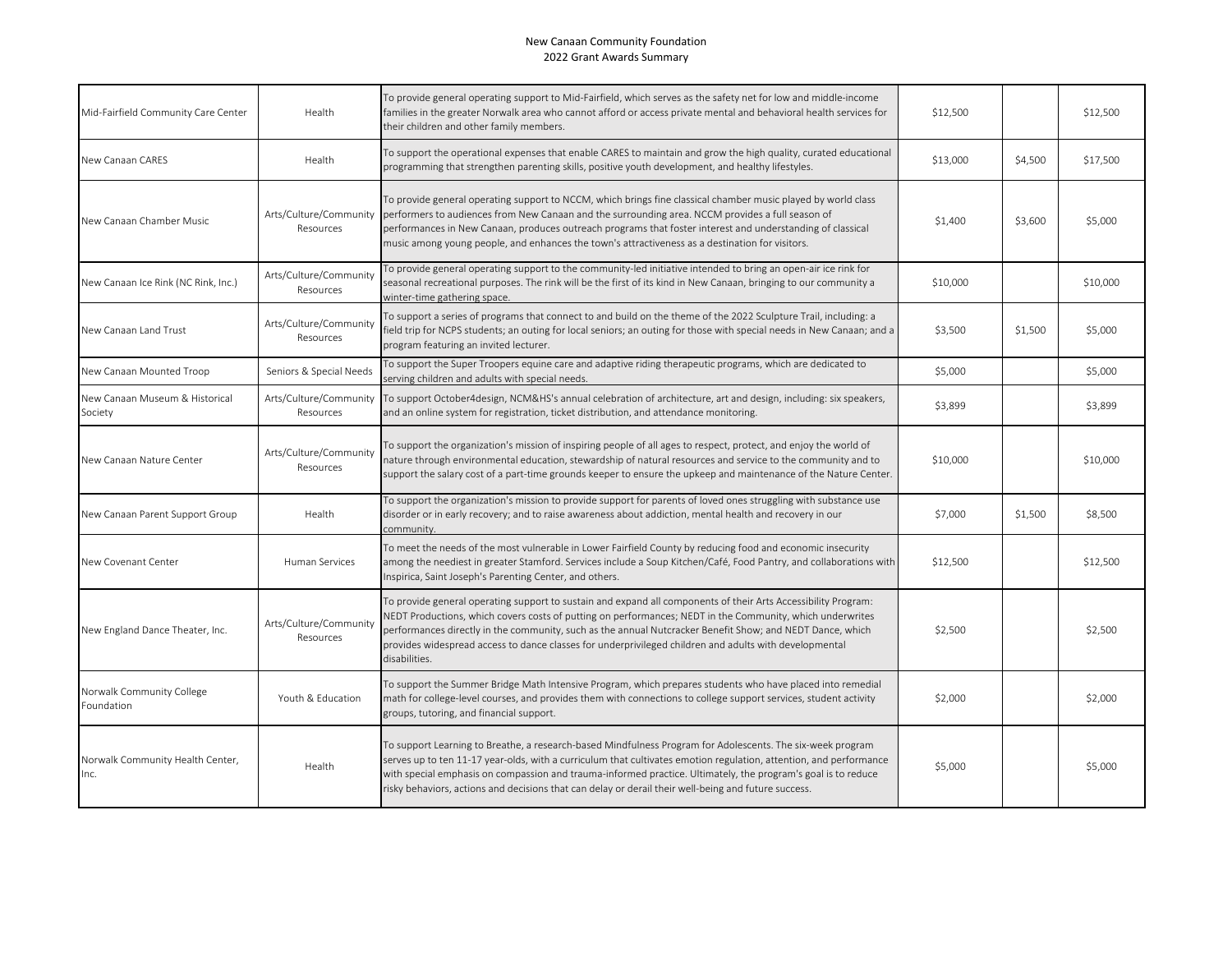| Norwalk Symphony Orchestra                        | Arts/Culture/Community<br>Resources | To support the (Not) Just for Kids program, a flagship education program that reaches into after-school programs<br>for underserved students and presents 24 programs over six weekends during the concert season. Each weekend's<br>theme of programs is tied to an upcoming Symphony concert and spotlights different instrument families, mixed<br>ensembles, conducting, composing and other topics. A moderator provides STEAM related history, math concepts,<br>and musician vocabulary through the discussion of topics.                                                                                                                                                                                                                                                                                                                                                                 | \$3,000  | \$3,000  |
|---------------------------------------------------|-------------------------------------|--------------------------------------------------------------------------------------------------------------------------------------------------------------------------------------------------------------------------------------------------------------------------------------------------------------------------------------------------------------------------------------------------------------------------------------------------------------------------------------------------------------------------------------------------------------------------------------------------------------------------------------------------------------------------------------------------------------------------------------------------------------------------------------------------------------------------------------------------------------------------------------------------|----------|----------|
| Norwalk/Stamford Grassroots Tennis &<br>Education | Youth & Education                   | To support year-round, out-of-school time youth development, based on the organization's strategic mission to<br>develop and implement a clearly defined Grassroots pathway for student-athletes both on and off the court.                                                                                                                                                                                                                                                                                                                                                                                                                                                                                                                                                                                                                                                                      | \$9,000  | \$9,000  |
| Open Doors                                        | Human Services                      | To provide general operating support for Open Doors and their innovative model to end homelessness in the<br>Greater Norwalk area by: preventing homelessness through their food pantry, clothing center, and Financial<br>Opportunity Center; offering homeless services such as shelter, case management, hot meals, and employment<br>services; and encouraging housing stability by providing transitional housing and case management.                                                                                                                                                                                                                                                                                                                                                                                                                                                      | \$15,000 | \$15,000 |
| Orchestra Lumos                                   | Arts/Culture/Community<br>Resources | To expand both a free community concert series, which will start with a performance at the Carriage Barn Arts<br>Center, and a series of music education activities in partnership with New Canaan Public Schools.                                                                                                                                                                                                                                                                                                                                                                                                                                                                                                                                                                                                                                                                               | \$6,000  | \$6,000  |
| Pacific House, Inc.                               | <b>Human Services</b>               | To support the Emergency Meals Program, which aims to meet the basic nutritional needs of the shelter's clients.<br>The program has seen a dramatic increase in demand since the beginning of the Covid-19 pandemic - in FY21, they<br>prepared and served over 95,930 meals - a 58% increase from FY20.                                                                                                                                                                                                                                                                                                                                                                                                                                                                                                                                                                                         | \$12,000 | \$12,000 |
| Person-to-Person, Inc.                            | Human Services                      | To provide general operating support so that P2P continues to provide clients with economic and educational<br>nputs that result in well-informed, financially stable and hunger-free homes in Lower Fairfield County. Services<br>nclude: grocery and dry good pantries; "free store" clothing centers; emergency financial assistance for covering<br>rent, utility, childcare, medical, and skills training expenses; and college scholarships.                                                                                                                                                                                                                                                                                                                                                                                                                                               | \$15,000 | \$15,000 |
| Pro Bono Partnership                              | Human Services                      | To support free legal services to nonprofit organizations serving Fairfield County, including many Foundation<br>grantees.                                                                                                                                                                                                                                                                                                                                                                                                                                                                                                                                                                                                                                                                                                                                                                       | \$5,000  | \$5,000  |
| The Rowan Center                                  | Health                              | To support the Sexual Assault Response and Prevention for Teens in Lower Fairfield County program, which will<br>place a full-time state-certified Crisis Counselor/Youth Advocate in high schools. This counselor will meet the<br>growing demand for support services from teen victims of sexual violence who choose school counseling.                                                                                                                                                                                                                                                                                                                                                                                                                                                                                                                                                       | \$7,500  | \$7,500  |
| Saint Catherine Center for Special<br>Needs       | Seniors & Special Needs             | To support their Arts & Movement program, which includes music, art, movement, and theatre, for children and<br>young adults with special needs. Regular participation in the arts gives individuals with special needs the<br>opportunity to participate more fully in the community.                                                                                                                                                                                                                                                                                                                                                                                                                                                                                                                                                                                                           | \$1,500  | \$1,500  |
| Saint Joseph Parenting Center                     | <b>Human Services</b>               | To provide general operating for SJPC to achieve their mission, which is to strengthen families at risk of abuse and<br>neglect through comprehensive parenting education and targeted support. SJPC offers three programs: The<br>General Parenting Program (GPP), which reviews essential material like Budgeting, Nutrition, Behavior and<br>Discipline, An Overview of Learning Disabilities, and more; Women's Circle Support Group, which offers mothers a<br>space to bond, build support networks, navigate their personal histories, and explore topics around motherhood<br>such as women empowerment, healthy relationships, and more; and the new Dads are the Difference (D.A.D.s)<br>Fatherhood Program, which provides a space for fathers to explore their ideals around fatherhood, their role in the<br>child's life, co-parenting, and other important father-related topics. | \$8,000  | \$8,000  |
| Shakespeare on the Sound                          | Arts/Culture/Community<br>Resources | To support the launch of the Shakespeare Teen Troupe in fall 2022, initially recruiting students from Norwalk and<br>Brien McMahon High Schools (and then others from the area, if necessary) for half a dozen or more weekends of<br>training and rehearsal under the guidance of the Director of Educational Outreach, with planned performances in<br>the winter/spring of 2023.                                                                                                                                                                                                                                                                                                                                                                                                                                                                                                              | \$2,000  | \$2,000  |
| Silvermine Guild of Artists, Inc.                 | Arts/Culture/Community<br>Resources | To kick-start the first phase of a Ceramics studio renovation, which will upgrade the aging facility to serve the next<br>generation of students and art-lovers.                                                                                                                                                                                                                                                                                                                                                                                                                                                                                                                                                                                                                                                                                                                                 | \$15,000 | \$15,000 |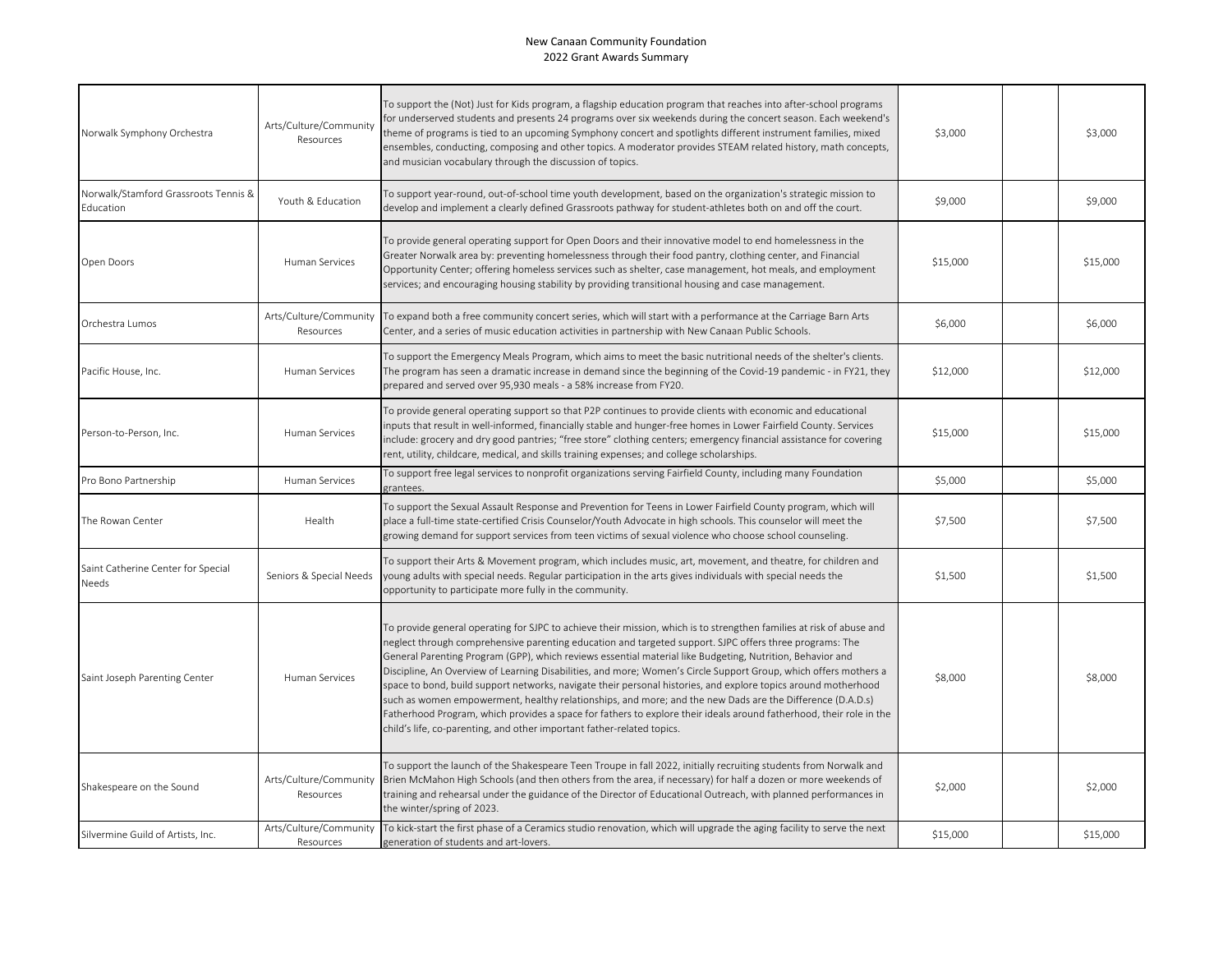| Stamford Cradle to Career           | Youth & Education                   | To expand the Restorative Practices initiative to students in 4 out of 5 of Stamford middle schools. The goal of the<br>initiative is to implement a system-wide approach to creating safe, welcoming, inclusive environments where ALL<br>students' academic, social, emotional and physical health needs are met by adjusting practices all across the<br>community—in schools, after school programs at community centers, the public library system, law enforcement,<br>and more.                                                                                                                                               | \$2,500  |         | \$2,500  |
|-------------------------------------|-------------------------------------|--------------------------------------------------------------------------------------------------------------------------------------------------------------------------------------------------------------------------------------------------------------------------------------------------------------------------------------------------------------------------------------------------------------------------------------------------------------------------------------------------------------------------------------------------------------------------------------------------------------------------------------|----------|---------|----------|
| Stamford Museum & Nature Center     | Seniors & Special Needs             | To support Animals for All, which provides special needs people of all ages hands-on, small group interaction with<br>Heckscher Farm animals to teach kindness for all living creatures, foster a sense of trust and responsibility, help to<br>create an understanding of boundaries, and deliver an essential outdoor experience. Participants will be allowed to<br>engage directly in the care, feeding, enrichment, and cleaning of our farm and exotic animals in a small group<br>atmosphere                                                                                                                                  | \$2,000  |         | \$2,000  |
| STAR, Inc., Lighting the Way        | Seniors & Special Needs             | To support STAR's early Intervention program which provides pediatric therapies to children with Intellectual and<br>Developmental Disabilities (IDD), including speech, physical and occupational therapy, special education, parent<br>support, social services, assistive technology and referral.                                                                                                                                                                                                                                                                                                                                | \$10,000 |         | \$10,000 |
| Staying Put in New Canaan, Inc.     | Seniors & Special Needs             | To support the Staying Put Scholarship Fund, which will provide membership to those who have limited financial<br>means and/or physical and emotional disabilities. Staying Put provides its members with hands-on support,<br>ncluding access to medical and life-planning advice and transportation to appointments. A primary goal is to<br>support social interaction, which is a major factor in being able to lead a happy and healthy life.                                                                                                                                                                                   | \$2,400  |         | \$2,400  |
| Stepping Stones Museum for Children | Youth & Education                   | To support the Youth Enrichment at Stepping Stones program (YES2) and the Mutt-i-grees program, which is an<br>ntegrated part of YES2. YES2 offers participants, age 11-18 years old, enrichment opportunities and skills in<br>leadership, workplace readiness and positive social/emotional development. Participants are provided with real-<br>world hands on work experience at the museum and through mentor guidance. The Mutti-i-grees program is<br>unique in its bridging of humane education and the use of shelter animals with the emerging field of Social and<br>Emotional Learning.                                  | \$1,500  |         | \$1,500  |
| Summer Theatre of New Canaan, Inc.  | Arts/Culture/Community<br>Resources | To support the continued development of the Theatre for a Young Audience (TYA) programs, including the summer<br>young family shows and the show's touring elementary schools in the off-season.                                                                                                                                                                                                                                                                                                                                                                                                                                     | \$14,000 |         | \$14,000 |
| <b>Supportive Housing Works</b>     | Arts/Culture/Community<br>Resources | To support Fairfield County Talks Housing, a fact-based, community-led discussion series that allows residents to<br>learn more about the housing issues they care about and for SHW to better understand how Fairfield County<br>residents feel about housing affordability and related issues like education and economic development. Ultimately,<br>this program aims to develop intentional and collaborative policies to address disparities, reduce segregation, and<br>ncrease housing affordability in CT, while also addressing the public misunderstanding about the implications of<br>affordable housing opportunities. | \$2,500  |         | \$2,500  |
| Sustainable CT                      | Arts/Culture/Community<br>Resources | To support one Fellow, a college student, to be placed with the Western CT Council of Governments to work<br>directly with New Canaan, Darien, Norwalk, Stamford and Wilton. The mission of Sustainable CT is to provide<br>municipalities with resources and tools to help them become more sustainable and to certify and recognize<br>municipalities for their on-going sustainability achievements.                                                                                                                                                                                                                              | \$3,000  |         | \$3,000  |
| The Tiny Miracles Foundation        | Human Services                      | To support the Financial Assistance Program (FAP), which provides services for families with premature babies,<br>ncluding: personal mentoring of families, provision of supplies, maintenance of family resource rooms, financial<br>assistance, support groups, educational forums, After the NICU resources, and after-care programs.                                                                                                                                                                                                                                                                                             | \$4,000  |         | \$4,000  |
| Treetops Chamber Music Society      | Arts/Culture/Community<br>Resources | To support the Concert Series at the Carriage Barn Arts Center, as well as post-concert receptions which allow for<br>audience members to interact with the artists and ask questions, which further enhances the educational<br>experience                                                                                                                                                                                                                                                                                                                                                                                          | \$1,500  | \$3,600 | \$5,100  |
| Voices Center for Resilience        | Health                              | To implement a mental health awareness campaign consisting of live webinars conducted by subject-area experts<br>on critical mental health and wellness topics.                                                                                                                                                                                                                                                                                                                                                                                                                                                                      | \$7,000  |         | \$7,000  |